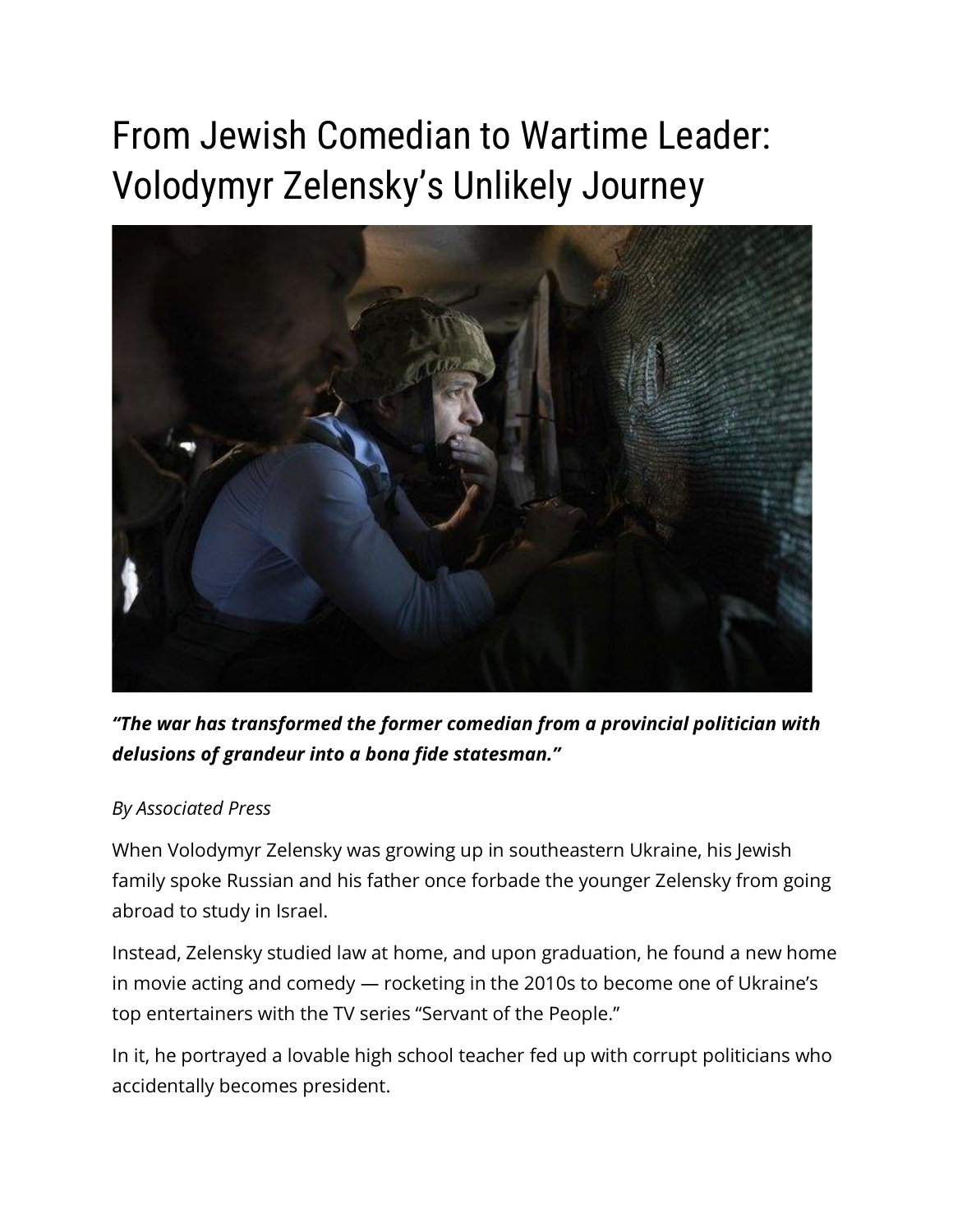Fast forward just a few years, and Zelensyy is the president of Ukraine for real.

At times in the runup to the [Russian invasion,](https://unitedwithisrael.org/jewish-news-you-must-know-about-the-russia-ukraine-war/) the comedian-turned-statesman had seemed inconsistent, berating the West for fearmongering one day, and for not doing enough the next. But his bravery and refusal to leave as rockets have rained down on the capital have also made him an unlikely hero to many around the world.

With courage, good humor and grace under fire that has rallied his people and impressed his Western counterparts, the compact, dark-haired, 44-year-old former actor has stayed even though he says he has a target on his back from the Russian invaders.

After an offer from the United States to transport him to safety, Zelenskyy shot back on Saturday: "I need ammunition, not a ride," he said in Ukrainian, according to a senior American intelligence official with direct knowledge of the conversation.

Russian forces on Saturday were encircling Kyiv on the third day of the war. The chief objective, say military observers, is to reach the capital to depose Zelensky and his government and install someone more compliant with Russian President Vladimir Putin.

The boldness of Zelensky's stand for Ukraine's sovereignty might not have been expected from a man whose biggest political liability for many years was the feeling that he was too apt to seek compromise with Moscow. He ran for office in part on a platform that he could negotiate peace with Russia, which had seized Crimea from Ukraine and propped up two pro-Russian separatist regions in 2014, leading to a frozen conflict that had killed an estimated 15,000.

Although Zelensky managed a prisoner exchange, the efforts for reconciliation faltered as Putin's insistence that Ukraine back away from the West became ever more intense, painting the Kyiv government as a nest of extremism run by Washington.

## Fresh-Faced Upstart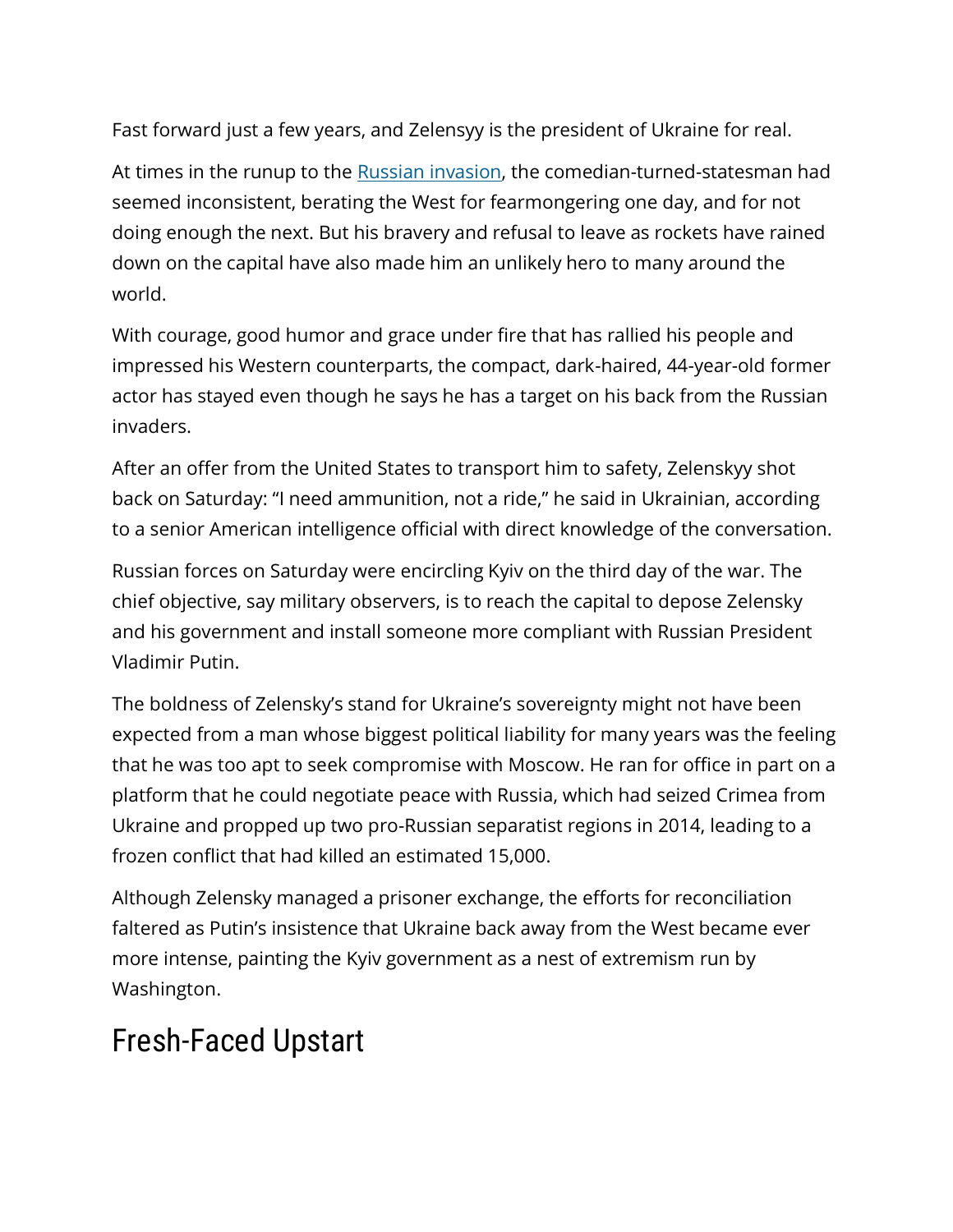Zelensky has used his own history to demonstrate that his is a country of possibility, not the hate-filled polity of Putin's imagination.

Despite Ukraine's dark history of antisemitism, reaching back centuries to Cossack pogroms and the collaboration of some anti-Soviet nationalists with Nazi genocide during World War II, Ukraine after Zelensky's election in 2019 became the only country outside of Israel with both a president and prime minister who were Jewish. (Zelensky's grandfather fought in the Soviet Army against the Nazis, while other family died in the Holocaust.)

Like his TV character, Zelensky came to office in a landslide democratic election, defeating a billionaire businessman. He promised to break the power of corrupt oligarchs who haphazardly controlled Ukraine since the dissolution of the Soviet Union.

That this fresh-faced upstart, campaigning primarily on social media, could come out of nowhere to claim the country's top office likely was disturbing to Putin, who has slowly tamed and corralled his own political opposition in Russia.

Putin's leading political rival, Alexei Navalny, also a comedic, anti-corruption crusader, was poisoned by Russian secret services in 2020 with a nerve agent applied to his underwear. He was fighting for his life when he was allowed under international diplomatic pressure to leave for Germany for medical treatment, and when doctors there saved him, he chose to go back to Russia despite the risk.

Navalny, now in a Russian prison, has denounced Putin's military operation in Ukraine.

Both Zelensky and Navalny seem to share a perspective that they must face the consequences of their beliefs, no matter what.

"It's a frightening experience when you come to visit the president of a neighboring country, your colleague, to support him in a difficult situation, (and) you hear from him that you may never meet him again because he is staying there and will defend his country to the last," Polish President Andrzej Duda said Friday.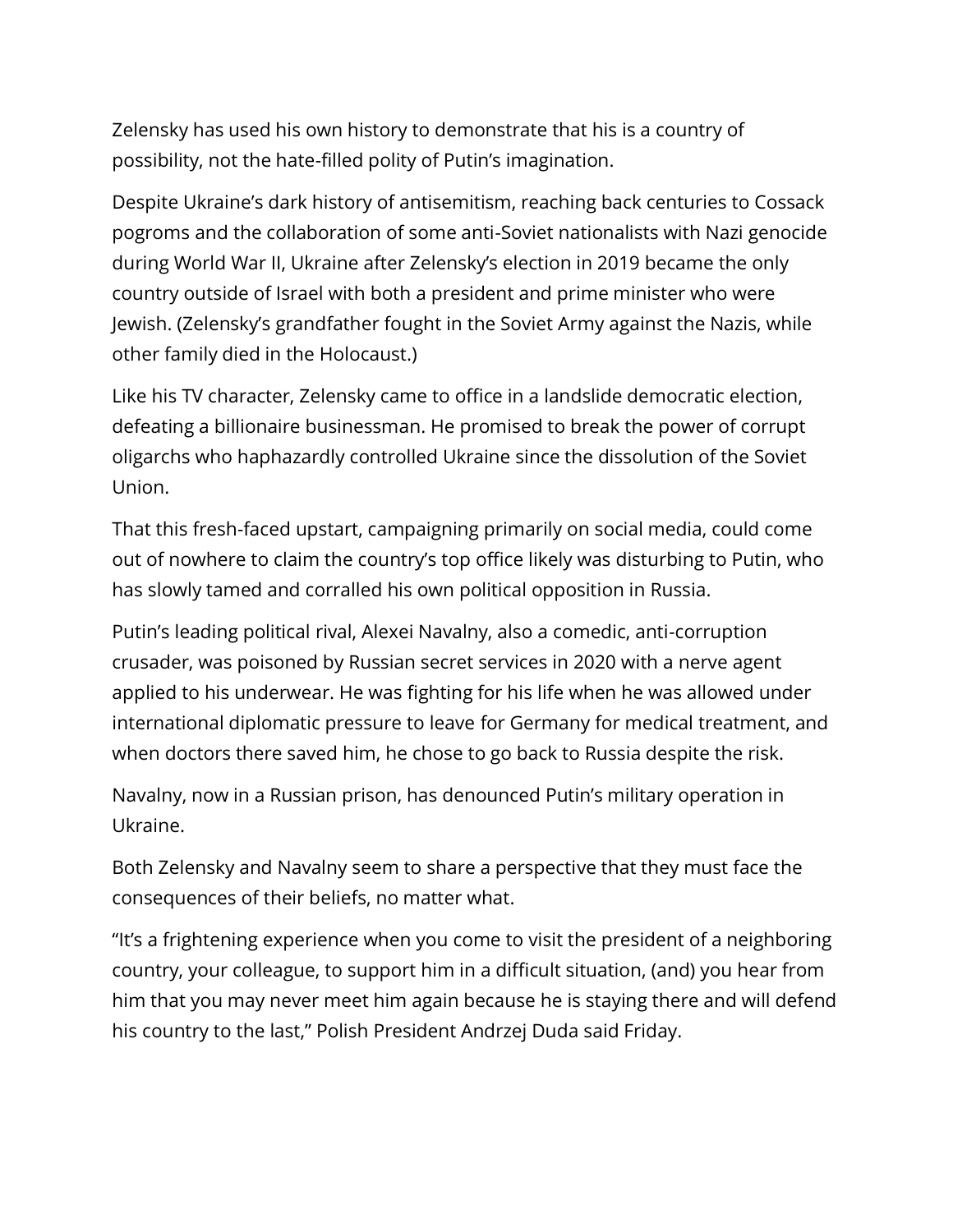He spent time with Zelensky on Wednesday just before the fighting started, one of many political leaders who have met with the Ukrainian president over the past month, including U.S. Vice President Kamala Harris.

Zelensky first came to the attention of many Americans during the administration of President Donald Trump, who in a phone call with Zelensky in 2019 leaned on him to dig up dirt on then-presidential candidate Biden and his son Hunter that could aid Trump's re-election campaign.

That "perfect" phone call, as Trump later called it, resulted in Trump's impeachment by the House of Representatives on charges of using his office, and the threat of withholding \$400 million in authorized military support for Ukraine, for personal political gain.

Zelensky refused to criticize Trump's call, saying he did not want to get involved in another country's politics.

## 'Unmovable'

Putin's attack, which the Russian president has termed a "special military operation," began early Thursday. Putin denied for months that he had any intent to invade, and accused Biden of stirring up war hysteria when Biden revealed the numbers of Russian troops and weapons that had been deployed along Ukraine's borders with Russia and Belarus — surrounding Ukraine on three sides.

Putin justified the attack by saying it was to defend two breakaway districts in eastern Ukraine from "genocide."

With Russian media presenting such a picture of his country, Zelensky recorded a message to Russians to refute the notion that Ukraine is the aggressor and that he is any kind of warmonger: "They told you I ordered an offensive on the Donbas, to shoot, to bomb, that there's no question about it. But there are questions, and very simple ones. To shoot whom, to bomb what? Donetsk?"

Recounting his many visits and friends in the region — "I've seen the faces, the eyes" — he said, "It's our land, it's our history. What are we going to fight over, and with whom?"